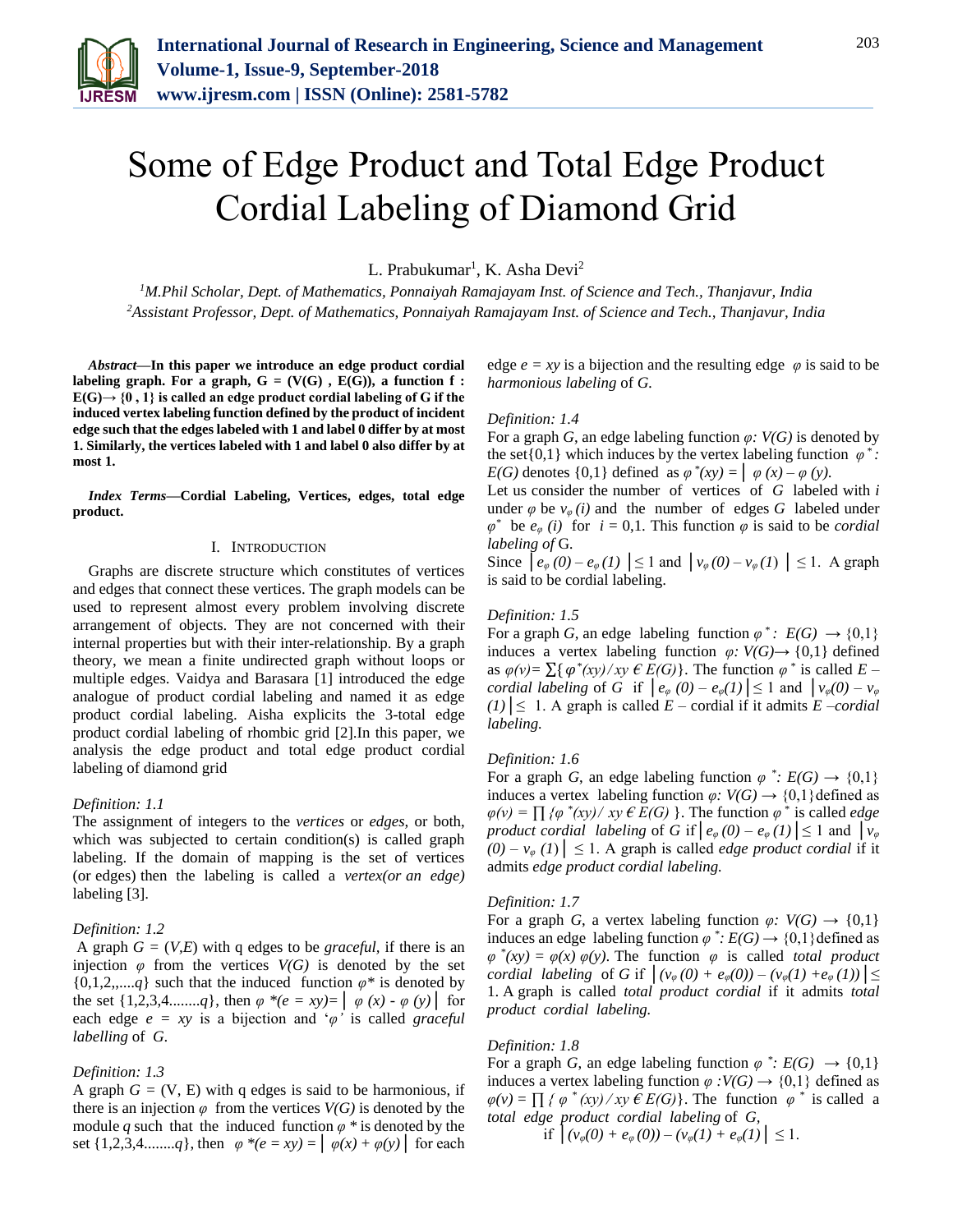

A graph is said to be *total edge product cordial* if it admits *total edge product cordial labeling.*

## *Definition: 1.9*

Let us consider  $C_m^{(t)}$  denote the one – point union of *t cycles* of length *m*.

## *Definition: 1.10*

The *diamond wheel*  $W_m$  is defined to be the join  $C_m + K_l$ . The vertex corresponding to *K1* is known as *apex vertex*, the vertices corresponding to cycle are known as *rim vertices.*

#### *Definition: 1.11*

Let  $e = xy$  be an edge of graph *G* and *w* is not a vertex of *G*. The edge *e* is subdivided when it is replaced by the edges  $e' = xw$  and  $e'' = wx$ .

#### *Definition: 1.12*

The *gear graph*  $G_m$  is obtained from the wheel  $W_m$  by subdividing each of its rim edge.

#### *Definition: 1.13*

The fan  $\varphi_m$  is the graph obtained by taking  $n-2$  concurrent chords in cycle  $C_{m+1}$ . The vertex at which all the chords are concurrent is called the *apex vertex*. It is also given by  $\varphi_m = P_m + K_l$ .

*Definition: 1.14* The *double fan*  $D\varphi_m$  is defined as  $P_m + 2K_I$ .

## II. MATHEMATICAL FORMULATION

*Theorem: 2.1*

Every edge product cordial graph of either even order or even size admit total edge product cordial labeling.

#### *Proof:*

Let *G* be an edge product cordial graph with the order *p* and size *q*. In order to prove, three cases are possible.

*Case 1*: When *p* is odd and *q* is even.

Since *G* is edge product cordial graph,

 $e_{\varphi}(0) = e_{\varphi}(1) = \frac{q}{2}$  $\frac{q}{2}$  and  $\left[ v_{\varphi}(0) - v_{\varphi}(1) \right] = 1.$ Therefore,  $|(v_{\varphi}(0)+e_{\varphi}(0))-(v_{\varphi}(1)-e_{\varphi}(1))|=1.$ 

*Case 2*: When *p* is even and *q* is odd. Since *G* is edge product cordial graph,

$$
v_{\varphi}(0) = v_{\varphi}(1) = \frac{p}{2} \text{ and } \left[ e_{\varphi}(0) - e_{\varphi}(1) \right] = 1.
$$
  
Therefore, 
$$
\left| (v_{\varphi}(0) + e_{\varphi}(0)) - (v_{\varphi}(1) - e_{\varphi}(1)) \right| = 1.
$$

*Case 3***:** When *p* is even and *q* is even.

Since *G* is an edge product cordial graph,

$$
v_{\varphi}(0) = v_{\varphi}(1) = \frac{p}{2} \text{ and}
$$
  
\n
$$
e_{\varphi}(0) = e_{\varphi}(1) = \frac{q}{2}.
$$
  
\nTherefore,  $\left| (v_{\varphi}(0) + e_{\varphi}(0)) - (v_{\varphi}(1) - e_{\varphi}(1)) \right| = 0.$ 

Thus in either case *G* satisfies the condition for total edge product cordial. (i.e) *G* shows the total edge product cordial labeling.

## *Theorem: 2.2*

The diamond grid graph with degree sequences  $(1,1)$ ,  $(2,2,2,2)$ or (3,2,2,1) are not total edge product cordial graphs.

#### *Proof:*

For the graph with degree sequence (1, 1) has only one edge and two vertices. If we label the edge with 1 or 0 then both the vertices will give the same label.

As a consequence,  $|(v_{\varphi}(0) + e_{\varphi}(0)) - (v_{\varphi}(1) - e_{\varphi}(1))| = 3.$ For the graph with degree sequence  $(2,2,2,2)$  or  $(3,2,2,1)$ has four edges and four vertices. If we assign label 0 to any edge then two end vertices will receive label 0 then  $v_{\varphi}(0) + e_{\varphi}(0) = 3$ . If we assign label 0 to two incident edges then three vertices will receive label 0 (including a common vertex and two remaining vertices) then  $v_{\varphi}(0) + e_{\varphi}(0) = 4$ .

Suppose we assign label 0 to two non - incident edges then four end vertices will receive label 0. then  $v_{\varphi}(0) + e_{\varphi}(0) = 6$ . Then in every situations  $| (v_{\varphi}(0) + e_{\varphi}(0)) - (v_{\varphi}(1) + e_{\varphi}(1)) | > 2$ . Hence, the graph with degree sequences  $(1,1)$ ,  $(2,2,2,2)$  or (3,2,2,1) are not total edge product cordial graphs.

## *Theorem: 2.3*

The diamond cycle  $D_m$  is a total edge product cordial graph except for  $m \neq 4$ .

## *Proof:*

Let  $v_1, v_2, v_3, v_4, \ldots$   $v_m$  be the vertices of cycle  $D_m$ . The following two cases.

*Case 1***:** When *m* is odd.

$$
\varphi\ (v_i\ v_{i+1}) = 0; \qquad 1 \le i \le \left[\frac{m}{2}\right] \n\varphi\ (v_i\ v_{i+1}) = 1; \qquad \left[\frac{m}{2}\right] \le i \le m-1 \n\varphi\ (v_1\ v_m) = 1.
$$

*Case 2***:** When *m* is even and  $m \neq 4$ .

| $\varphi$ ( $v_i v_{i+1}$ ) = 0;   | $1 \le i \le \frac{m-4}{2}$     |
|------------------------------------|---------------------------------|
| $\varphi$ ( $v_i v_{i+1}$ ) = 1;   | $i = \frac{m-2}{2}$             |
| $\varphi$ ( $v_i v_{i+1}$ ) = 0;   | $i=\frac{m}{2}$                 |
| $\varphi$ ( $v_i$ $v_{i+1}$ ) = 1; | $\frac{m}{2} + 1 \le i \le m-1$ |
| $\varphi$ ( $v_l$ $v_m$ ) = 1.     |                                 |

In both the cases we have  $v_f(0) + e_f(0) = m$  and

 $v_{\varphi}(1) + e_{\varphi}(1) = m$ . So,  $| (v_{\varphi}(0) + e_{\varphi}(0)) - (v_{\varphi}(1) - e_{\varphi}(1)) | \leq 1$ . Hence, the diamond cycle  $D_m$  is a total edge product cordial graph except for  $m \neq 4$ .

*Theorem: 2.4* The graph  $D_m^{(t)}$  be the total edge product cordial graph.